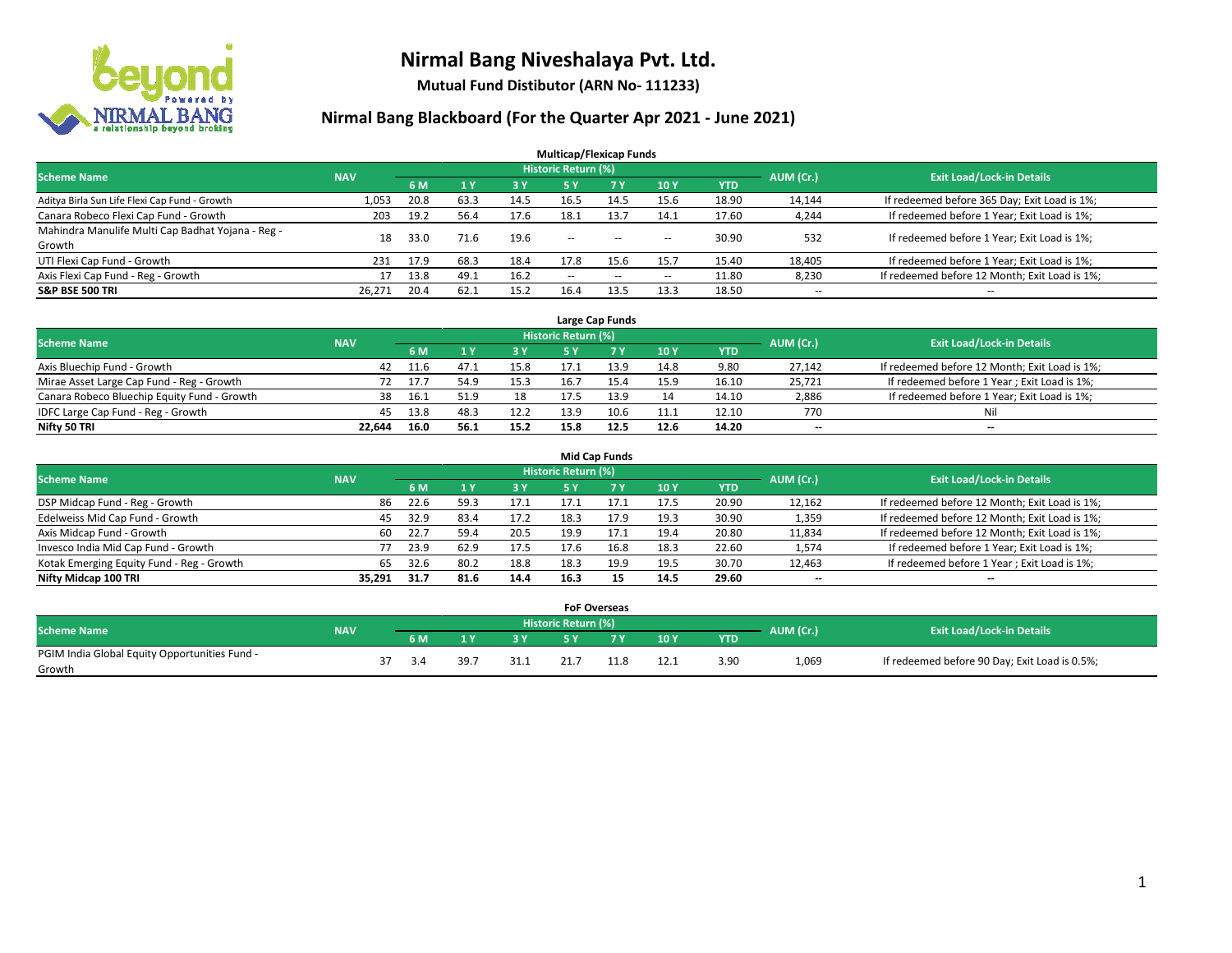

**Mutual Fund Distibutor (ARN No- 111233)**

| Large & Midcap                                   |                                                                             |      |      |            |      |      |      |            |        |                                              |  |  |  |  |  |
|--------------------------------------------------|-----------------------------------------------------------------------------|------|------|------------|------|------|------|------------|--------|----------------------------------------------|--|--|--|--|--|
|                                                  | <b>Historic Return (%)</b><br><b>Scheme Name</b><br>AUM (Cr.)<br><b>NAV</b> |      |      |            |      |      |      |            |        |                                              |  |  |  |  |  |
|                                                  |                                                                             | 6 M  |      | <b>3 Y</b> | 5 Y  | 7 Y  | 10Y  | <b>YTD</b> |        | <b>Exit Load/Lock-in Details</b>             |  |  |  |  |  |
| Mirae Asset Emerging Bluechip Fund - Growth      | 88                                                                          | 26.5 | 69.5 | 22.1       | 21.9 | 22.4 | 22.8 | 24.40      | 17,892 | If redeemed before 1 Year; Exit Load is 1%;  |  |  |  |  |  |
| Canara Robeco Emerging Equities - Growth         | 145                                                                         | 21.8 | 64.7 | 16.2       | 18.9 | 19.2 | 20.5 | 20.20      | 8,988  | If redeemed before 1 Year; Exit Load is 1%;  |  |  |  |  |  |
| Principal Emerging Bluechip Fund - Growth        | 162                                                                         | 24.6 | 68.2 | 15.3       | 18.3 | 18.3 | 19.3 | 22.40      | 2,731  | If redeemed before 365 Day; Exit Load is 1%; |  |  |  |  |  |
| Invesco India Growth Opportunities Fund - Growth | 48                                                                          | 17.8 | 51.8 | 13.1       | 15.7 | 14.4 | 14.1 | 16.00      | 3,835  | If redeemed before 1 Year; Exit Load is 1%;  |  |  |  |  |  |
| Kotak Equity Opportunities Fund - Reg - Growth   | 179                                                                         | 21.4 | 56.8 | 16.7       | 16.7 | 15.6 | 14.9 | 20.00      | 6,362  | If redeemed before 1 Year; Exit Load is 1%;  |  |  |  |  |  |
| Tata Large & Mid Cap Fund - Reg - Growth         | 301                                                                         | 20.6 | 57.3 | 17.1       | 14.8 | 14.1 | 14.5 | 18.90      | 2,301  | If redeemed before 365 Day; Exit Load is 1%; |  |  |  |  |  |
| NIFTY Large Midcap 250 TRI                       | 10,939                                                                      | 23.9 | 66.8 | 15.8       | 17.5 | 15.2 | 15.1 | 22.00      | --     | --                                           |  |  |  |  |  |

| <b>Focused Funds</b>                                |            |        |      |            |                     |       |                          |            |           |                                               |  |  |  |
|-----------------------------------------------------|------------|--------|------|------------|---------------------|-------|--------------------------|------------|-----------|-----------------------------------------------|--|--|--|
| <b>Scheme Name</b>                                  | <b>NAV</b> |        |      |            | Historic Return (%) |       |                          |            | AUM (Cr.) | <b>Exit Load/Lock-in Details</b>              |  |  |  |
|                                                     |            | 6 M    |      | <b>3 Y</b> | 5 Y                 | 7 T V | 10Y                      | <b>YTD</b> |           |                                               |  |  |  |
| Axis Focused 25 Fund - Growth                       | 41         | 12.6   | 52.6 | 14.3       | 18.2                | 16.1  | $\overline{\phantom{a}}$ | 10.80      | 16,540    | If redeemed before 12 Month; Exit Load is 1%; |  |  |  |
| ICICI Prudential Focused Equity Fund - Ret - Growth | 44         | - 21.7 | 53.5 | 14.4       | 13.8                | 11.8  | 12.5                     | 20.80      | 1,523     | If redeemed before 1 Year; Exit Load is 1%;   |  |  |  |
| SBI Focused Equity Fund - Growth                    | 210        | 20.3   | 51.7 | 16.4       | 17.4                | 16.5  | 17.4                     | 19.30      | 15,879    | If redeemed before 1 Year; Exit Load is 1%;   |  |  |  |
| <b>S&amp;P BSE 500 TRI</b>                          | 26.271     | 20.4   | 62.1 | 15.2       | 16.4                | 13.5  | 13.3                     | 18.50      | $- -$     | $\overline{\phantom{a}}$                      |  |  |  |

| <b>Small Cap Funds</b>             |            |           |                                  |      |      |      |                          |       |       |                                               |  |  |  |
|------------------------------------|------------|-----------|----------------------------------|------|------|------|--------------------------|-------|-------|-----------------------------------------------|--|--|--|
| <b>Scheme Name</b>                 | <b>NAV</b> | AUM (Cr.) | <b>Exit Load/Lock-in Details</b> |      |      |      |                          |       |       |                                               |  |  |  |
|                                    |            | 6 M       |                                  | 3 Y. | 5٧   |      | 10Y                      | YTD   |       |                                               |  |  |  |
| Axis Small Cap Fund - Reg - Growth |            | 30.5      | 80.                              | 23.9 | 20.3 |      | $\overline{\phantom{a}}$ | 28.70 | 5,435 | If redeemed before 12 Month; Exit Load is 1%; |  |  |  |
| DSP Small Cap Fund - Reg - Growth  | 93         | 33.5      | 89.3                             | 16.7 | 15.3 | 19.5 | 20.2                     | 30.90 | 7,251 | If redeemed before 12 Month; Exit Load is 1%; |  |  |  |
| SBI Small Cap Fund - Growth        | 91         | 30.4      | 86.2                             | 20.6 | 22.7 |      | 23.2                     | 27.40 | 8,664 | If redeemed before 1 Year; Exit Load is 1%;   |  |  |  |
| Nifty Smallcap 100 TRI             | 12.071     | 40.7      | 108.2                            | 10.7 | 13.3 | 10.1 | 12                       | 37.20 | $- -$ | $\overline{\phantom{a}}$                      |  |  |  |

| ELSS Schemes (Tax Saving u/s 80-C)                                                                       |       |      |                |      |           |            |                          |            |        |                          |  |  |  |  |
|----------------------------------------------------------------------------------------------------------|-------|------|----------------|------|-----------|------------|--------------------------|------------|--------|--------------------------|--|--|--|--|
| Historic Return (%)<br><b>Exit Load/Lock-in Details</b><br>AUM (Cr.)<br><b>Scheme Name</b><br><b>NAV</b> |       |      |                |      |           |            |                          |            |        |                          |  |  |  |  |
|                                                                                                          |       | 6 M  | 1 <sup>1</sup> | 3 Y  | <b>5Y</b> | <b>7 Y</b> | <b>10Y</b>               | <b>YTD</b> |        |                          |  |  |  |  |
| Aditya Birla Sun Life Tax Relief 96 - Growth                                                             | 40    | 9.4  | 34.8           | 8.3  | 12.9      | 14         | 14.1                     | 8.00       | 13,950 | Nil                      |  |  |  |  |
| Axis Long Term Equity Fund - Growth                                                                      | 67    | 14.2 | 53.5           | 15.5 | 16.8      | 16.8       | 18.2                     | 12.20      | 29,575 | Nil                      |  |  |  |  |
| Canara Robeco Equity Tax Saver Fund - Growth                                                             | 104   | 21.9 | 65.8           | 20.2 | 18.6      | 15.        |                          | 19.70      | 2,227  | Nil                      |  |  |  |  |
| Invesco India Tax Plan - Growth                                                                          | 74    | 18.4 | 55.1           | 14   | 16        | 15.3       | 15.6                     | 16.50      | 1,669  | Nil                      |  |  |  |  |
| Mirae Asset Tax Saver Fund - Reg - Growth                                                                | 28    | 24.4 | 68.9           | 20.4 | 21.8      | $\sim$     | $\overline{\phantom{a}}$ | 22.20      | 7,940  | Nil                      |  |  |  |  |
| S&P BSE 200 TRI                                                                                          | 8,383 | 18.8 | 59.4           | 15.4 | 16.4      | 13.5       | 13.3                     | 17.00      | $- -$  | $\overline{\phantom{a}}$ |  |  |  |  |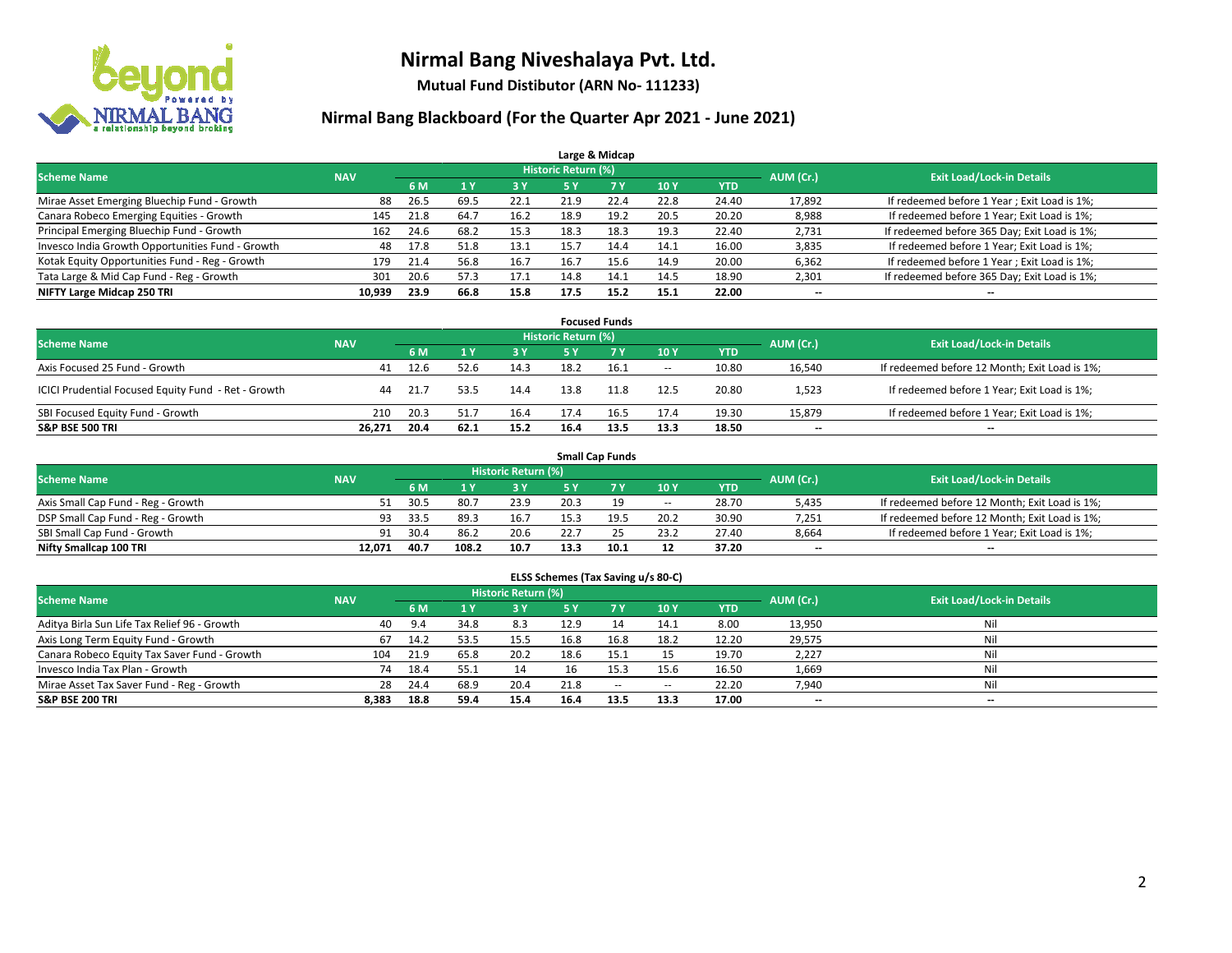

**Mutual Fund Distibutor (ARN No- 111233)**

| <b>Solution Oriented</b>                                  |            |      |                |                            |      |           |                          |            |           |                                               |  |  |  |
|-----------------------------------------------------------|------------|------|----------------|----------------------------|------|-----------|--------------------------|------------|-----------|-----------------------------------------------|--|--|--|
| <b>Scheme Name</b>                                        | <b>NAV</b> |      |                | <b>Historic Return (%)</b> |      |           |                          |            | AUM (Cr.) | <b>Exit Load/Lock-in Details</b>              |  |  |  |
|                                                           |            | 6 M  | 1 <sup>1</sup> | 3 Y                        | 5 Y  | <b>7Y</b> | 10Y                      | <b>YTD</b> |           |                                               |  |  |  |
| <b>HDFC Childrens Gift Fund</b>                           | 171        | 18.2 | 49.6           | 14.2                       | 14.8 | 13.5      | 14.5                     | 16.60      | 4,667     | Nil                                           |  |  |  |
| Tata Retirement Savings Fund - Moderate Plan - Reg        | 40         | 11.9 | 37.5           | 10.7                       | 13.9 | 14.8      | $ -$                     | 10.60      | 1,429     | If redeemed before 61 Month; Exit Load is 1%; |  |  |  |
| Tata Retirement Savings Fund - Progressive Plan -<br>Reg  | 40         | 13.8 | 43.5           | 11.5                       | 15.7 | 14.9      | $ -$                     | 12.40      | 1,061     | If redeemed before 61 Month; Exit Load is 1%; |  |  |  |
| Tata Retirement Savings Fund - Reg - Conservative<br>Plan | 24         | 4.2  | 13.8           | 8.3                        | 9    | 9.3       | $\overline{\phantom{a}}$ | 3.70       | 170       | If redeemed before 61 Month; Exit Load is 1%; |  |  |  |
| <b>S&amp;P BSE 200 TRI</b>                                | 8,383      | 18.8 | 59.4           | 15.4                       | 16.4 | 13.5      | 13.3                     | 17.00      | --        | $\hspace{0.05cm}$                             |  |  |  |

| <b>Index Fund</b>                                  |            |      |      |                     |      |             |      |            |           |                                               |  |  |  |  |
|----------------------------------------------------|------------|------|------|---------------------|------|-------------|------|------------|-----------|-----------------------------------------------|--|--|--|--|
| <b>Scheme Name</b>                                 | <b>NAV</b> |      |      | Historic Return (%) |      |             |      |            | AUM (Cr.) | <b>Exit Load/Lock-in Details</b>              |  |  |  |  |
|                                                    |            | 6 M  |      | 3 Y                 | 5 Y  | <b>77 Y</b> | 10Y  | <b>YTD</b> |           |                                               |  |  |  |  |
| HDFC Index Fund-NIFTY 50 Plan                      | 146        | 15.8 | 55.3 | 14.5                | 15.2 |             | 11.9 | 13.90      | 3,210     | If redeemed before 3 Day; Exit Load is 0.25%; |  |  |  |  |
| ICICI Prudential Nifty Next 50 Index Fund - Growth | 34         | 19.8 | 48.1 | 10.5                | 14.5 | 13.3        | 13.3 | 18.30      | 1.230     | Nil                                           |  |  |  |  |
| UTI Nifty Index Fund - Growth                      | 105        | 15.9 | 55.7 | 14.8                | 15.4 | 12.1        | 11.9 | 14.00      | 4,022     | Nil                                           |  |  |  |  |
| Nifty 50 TRI                                       | 22.644     | 16.0 | 56.1 | 15.2                | 15.8 | 12.5        | 12.6 | 14.20      | $- -$     | $\overline{\phantom{a}}$                      |  |  |  |  |

|                                       |            |                                  |       |      |      | <b>Contra/Value Fund</b> |      |       |       |                                             |
|---------------------------------------|------------|----------------------------------|-------|------|------|--------------------------|------|-------|-------|---------------------------------------------|
| <b>Scheme Name</b>                    | AUM (Cr.)  | <b>Exit Load/Lock-in Details</b> |       |      |      |                          |      |       |       |                                             |
|                                       | <b>NAV</b> | 6 M                              |       | 3 Y  |      |                          | 10Y  | YTD   |       |                                             |
| Invesco India Contra Fund - Growth    | 70         | 19.6                             | 56.   | 14.6 |      | 16.3                     | 16.1 | 17.80 | 7,033 | If redeemed before 1 Year; Exit Load is 1%; |
| UTI Value Opportunities Fund - Growth | 91         | 21.0                             | 60.7  | 15.2 | 14.8 | 11.8                     | 13   | 19.00 | 5,917 | If redeemed before 1 Year; Exit Load is 1%; |
| <b>S&amp;P BSE 500 TRI</b>            | 26.271     | 20.4                             | 62. . | 15.2 | 16.4 | 13.5                     | 13.3 | 18.50 | $-$   | $- -$                                       |

| Sector/Thematic                                                           |            |      |       |                            |        |                          |                          |            |                          |                                               |  |  |  |
|---------------------------------------------------------------------------|------------|------|-------|----------------------------|--------|--------------------------|--------------------------|------------|--------------------------|-----------------------------------------------|--|--|--|
| <b>Scheme Name</b>                                                        | <b>NAV</b> |      |       | <b>Historic Return (%)</b> |        |                          |                          |            | AUM (Cr.)                | <b>Exit Load/Lock-in Details</b>              |  |  |  |
|                                                                           |            | 6 M  |       | $-3V$                      | 5 Y    | <b>7Y</b>                | 10Y                      | <b>YTD</b> |                          |                                               |  |  |  |
| Canara Robeco Consumer Trends Fund - Reg -<br>Growth                      | 60         | 18.6 | 54.6  | 16.8                       | 18.2   |                          | 16                       | 16.20      | 596                      | If redeemed before 1 Year; Exit Load is 1%;   |  |  |  |
| Mirae Asset Great Consumer Fund - Growth                                  | 49         | 19.2 | 50.3  | 14.1                       | 17.5   | 15.8                     | 16.8                     | 18.20      | 1,271                    | If redeemed before 1 Year; Exit Load is 1%;   |  |  |  |
| <b>ICICI Prudential Technology Fund - Growth</b>                          | 128        | 32.0 | 137.8 | 32.6                       | 25.2   | 21.4                     | 21.6                     | 29.70      | 2,792                    | If redeemed before 15 Day; Exit Load is 1%;   |  |  |  |
| Nippon India Pharma Fund - Growth                                         | #N/A       | #N/A | #N/A  | #N/A                       | #N/A   | #N/A                     | #N/A                     | #N/A       | #N/A                     | #N/A                                          |  |  |  |
| BNP Paribas India Consumption Fund - Reg - Growth                         | 18         | 18.3 | 43.3  | $\sim$                     | $\sim$ | $\overline{\phantom{a}}$ | $\overline{\phantom{a}}$ | 16.20      | 744                      | If redeemed before 12 Month; Exit Load is 1%; |  |  |  |
| ICICI Prudential Banking and Financial Services Fund -<br>Retail - Growth | 81         | 25.0 | 69.2  | 11.1                       | 15.8   | 14.9                     | 16.2                     | 22.70      | 4,265                    | If redeemed before 15 Day; Exit Load is 1%;   |  |  |  |
| <b>S&amp;P BSE 500 TRI</b>                                                | 26,271     | 20.4 | 62.1  | 15.2                       | 16.4   | 13.5                     | 13.3                     | 18.50      | $\overline{\phantom{a}}$ | $\hspace{0.05cm}$                             |  |  |  |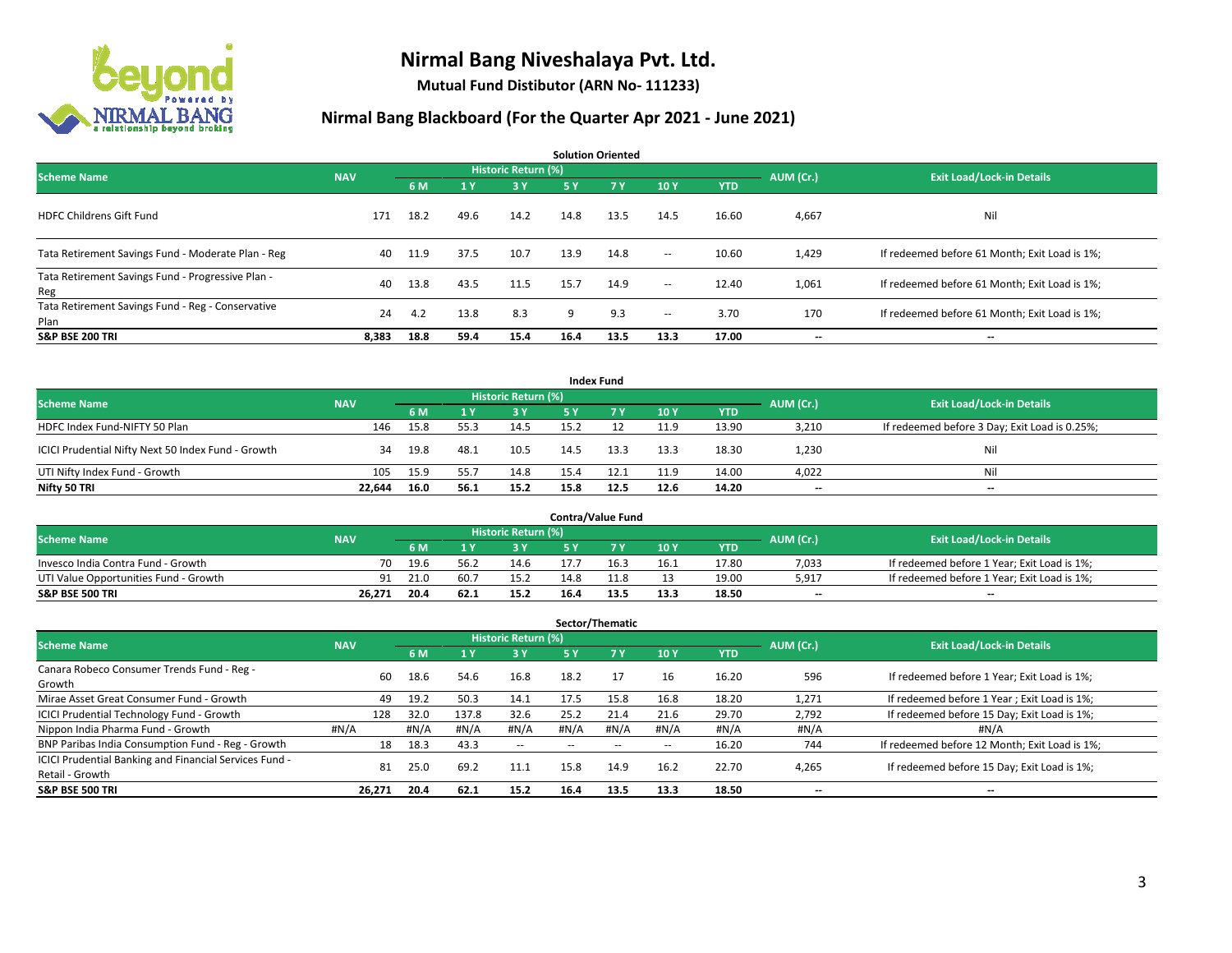

**Mutual Fund Distibutor (ARN No- 111233)**

| <b>Dynamic Asset Allocation Funds</b>            |            |      |      |                     |      |        |         |            |           |                                              |  |  |  |
|--------------------------------------------------|------------|------|------|---------------------|------|--------|---------|------------|-----------|----------------------------------------------|--|--|--|
| <b>Scheme Name</b>                               | <b>NAV</b> |      |      | Historic Return (%) |      |        |         |            | AUM (Cr.) | <b>Exit Load/Lock-in Details</b>             |  |  |  |
|                                                  |            | 6 M  |      | 3 Y                 | 5 Y  | 7Y     | 10Y     | <b>YTD</b> |           |                                              |  |  |  |
| ICICI Prudential Balanced Advantage Fund - Reg - | 46         | 10.0 | 31.2 | 11.5                | 11.5 | 11.2   | 12.7    | 9.00       | 32,188    | If redeemed before 1 Year; Exit Load is 1%;  |  |  |  |
| Growth                                           |            |      |      |                     |      |        |         |            |           |                                              |  |  |  |
| Nippon India Balanced Advantage Fund - Growth    | #N/A       | #N/A | #N/A | #N/A                | #N/A | #N/A   | # $N/A$ | #N/A       | #N/A      | #N/A                                         |  |  |  |
| Edelweiss Balanced Advantage Fund - Growth       | 33         | 11.6 | 34.9 | 13.5                | 12.8 | 11.6   | 11.4    | 10.50      | 3,881     | If redeemed before 365 Day; Exit Load is 1%; |  |  |  |
| Kotak Balanced Advantage Fund - Reg - Growth     | 14         | 8.3  | 27.2 | $\sim$              | --   | $\sim$ | $\!-$   | 7.50       | 8,754     | If redeemed before 1 Year; Exit Load is 1%;  |  |  |  |
| NIFTY 50 Hybrid Composite Debt 65:35 Index       | 13.553     | 11.0 | 36.8 | 14.2                | 13.8 | 11.7   | 11.7    | 9.70       | --        | --                                           |  |  |  |

| <b>Hybrid Aggressive</b>                        |            |      |      |                     |      |     |        |       |                          |                                               |  |  |  |
|-------------------------------------------------|------------|------|------|---------------------|------|-----|--------|-------|--------------------------|-----------------------------------------------|--|--|--|
| <b>Scheme Name</b>                              | <b>NAV</b> |      |      | Historic Return (%) |      |     |        |       | AUM (Cr.)                | <b>Exit Load/Lock-in Details</b>              |  |  |  |
|                                                 |            | 6 M  |      | 3Y                  |      |     | 10Y    | YTD   |                          |                                               |  |  |  |
| Canara Robeco Equity Hybrid Fund - Growth       | 227        | 14.1 |      | 15.3                |      |     | 14.1   | 12.90 | 5,327                    | If redeemed before 1 Year; Exit Load is 1%;   |  |  |  |
| SBI Equity Hybrid Fund - Growth                 | 186        | 14.0 | 39.7 | 13.8                | 13.5 |     | 14.2   | 12.80 | 39.977                   | If redeemed before 12 Month; Exit Load is 1%; |  |  |  |
| Mirae Asset Hybrid - Equity Fund - Reg - Growth | 20         | 15.6 |      | 14.6                | 14.7 | $-$ | $\sim$ | 14.40 | 5,150                    | If redeemed before 1 Year; Exit Load is 1%;   |  |  |  |
| NIFTY 50 Hybrid Composite Debt 65:35 Index      | 13.553     | 11.0 | 36.8 | 14.2                | 13.8 |     | 11.7   | 9.70  | $\overline{\phantom{a}}$ | $- -$                                         |  |  |  |

| Gold                                    |            |         |        |                     |      |      |                          |         |                          |                                                                  |  |  |  |
|-----------------------------------------|------------|---------|--------|---------------------|------|------|--------------------------|---------|--------------------------|------------------------------------------------------------------|--|--|--|
| <b>Scheme Name</b>                      | <b>NAV</b> |         |        | Historic Return (%) |      |      |                          |         | AUM (Cr.)                | <b>Exit Load/Lock-in Details</b>                                 |  |  |  |
|                                         |            | 6 M     |        | 73 Y                | 5 V  |      | 10Y                      | YTD     |                          |                                                                  |  |  |  |
| <b>HDFC Gold Fund - Growth</b>          |            | $-6.2$  | $-3.2$ | 14.1                |      | 6.3  | $\overline{\phantom{a}}$ | $-6.50$ | 1,229                    | If redeemed before 6 Months; Exit Load is 2%; If redeemed bet. 6 |  |  |  |
|                                         |            |         |        |                     |      |      |                          |         |                          | Months to 12 Months; Exit Load is 1%;                            |  |  |  |
| Kotak Gold Fund - Reg - Growth          | 19         | $-6.0$  | $-2.9$ | 14.9                | 8.3  | 6.2  | 6.2                      | $-6.20$ | 968                      | If redeemed before 1 Year; Exit Load is 1%;                      |  |  |  |
| Nippon India Gold Savings Fund - Growth | #N/A       | # $N/A$ | #N/A   | #N/A                | #N/A | #N/A | #N/A                     | #N/A    | #N/A                     | #N/A                                                             |  |  |  |
| <b>Prices of Gold</b>                   | 46,991     | -5.6    | $-2.1$ | 15.4                | 8.7  |      | 7.9                      | $-6.00$ | $\overline{\phantom{a}}$ | --                                                               |  |  |  |

| <b>Arbitrage Fund</b>                      |            |    |      |     |                     |  |           |       |            |           |                                                 |  |  |
|--------------------------------------------|------------|----|------|-----|---------------------|--|-----------|-------|------------|-----------|-------------------------------------------------|--|--|
| <b>Scheme Name</b>                         | <b>NAV</b> |    |      |     | Historic Return (%) |  |           |       |            | AUM (Cr.) | <b>Exit Load/Lock-in Details</b>                |  |  |
|                                            |            |    | 4 MZ | 3 M | 6 M                 |  |           | 3 Y   | <b>YTD</b> |           |                                                 |  |  |
| IDFC Arbitrage Fund - Reg - Growth         |            | 25 | 4.9  |     | 3.5                 |  | 10<br>4.0 | 5.2   | 3.20       | 6,877     | If redeemed before 1 Month; Exit Load is 0.25%; |  |  |
| Kotak Equity Arbitrage Fund - Reg - Growth |            | 29 | -5.6 | 3.8 | 3.8                 |  |           |       | 3.80       | 15,528    | If redeemed before 30 Day; Exit Load is 0.25%;  |  |  |
| Tata Arbitrage Fund - Reg - Growth         |            |    | 5.0  | 3.b | 3.9                 |  |           | $\!-$ | 3.00       | 3,335     | If redeemed before 30 Day; Exit Load is 0.25%;  |  |  |
| Nippon India Arbitrage Fund - Growth       |            |    | . .  |     | 3.6                 |  |           |       | 3.30       | 9,515     | If redeemed before 1 Month; Exit Load is 0.25%; |  |  |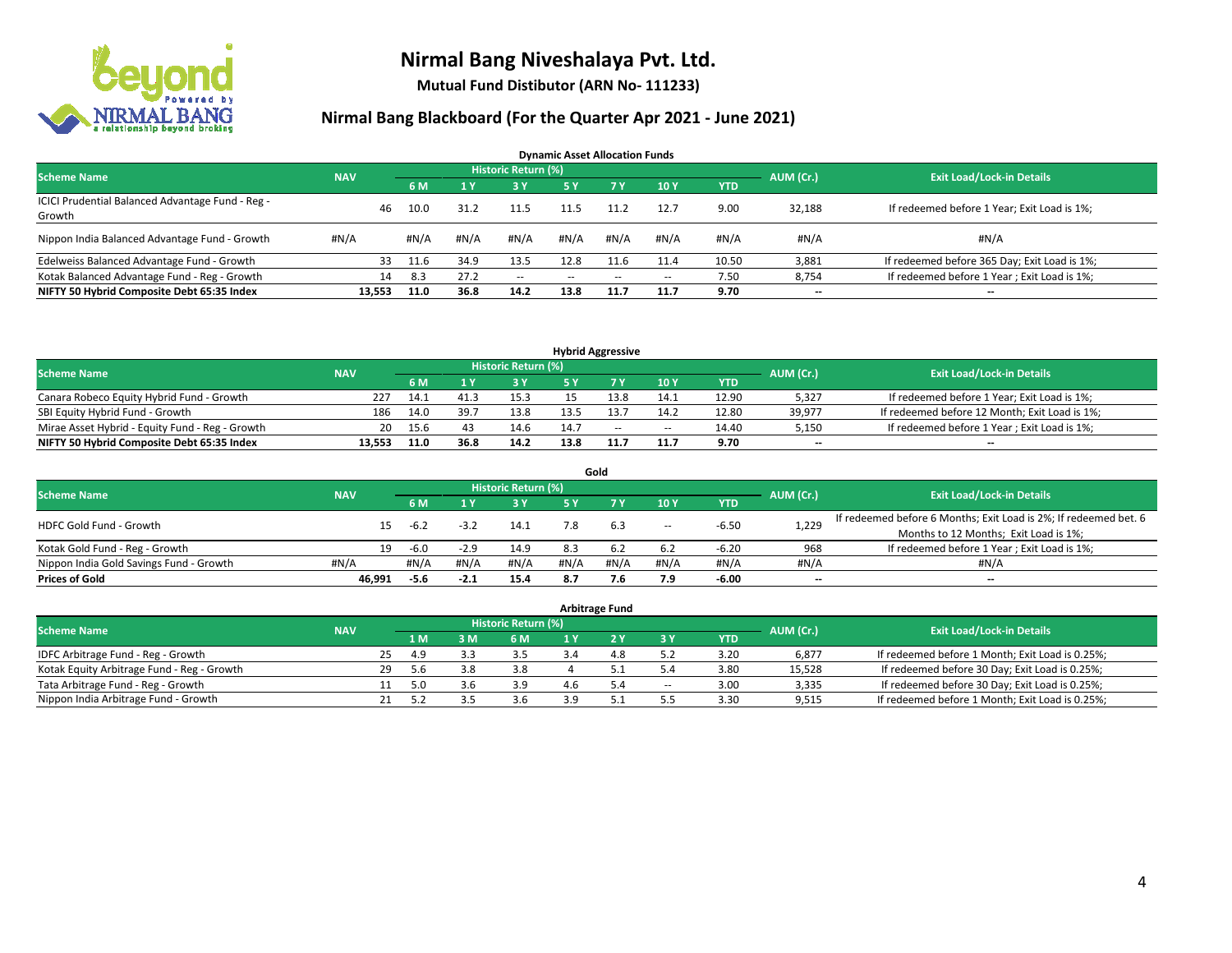

**Mutual Fund Distibutor (ARN No- 111233)**

| <b>Overnight Fund</b>                          |            |     |     |                            |     |              |                          |                          |           |                                  |  |  |  |  |
|------------------------------------------------|------------|-----|-----|----------------------------|-----|--------------|--------------------------|--------------------------|-----------|----------------------------------|--|--|--|--|
| <b>Scheme Name</b>                             | <b>NAV</b> |     |     | <b>Historic Return (%)</b> |     |              | <b>YTM</b>               | Avg                      | AUM (Cr.) | <b>Exit Load/Lock-in Details</b> |  |  |  |  |
|                                                |            | 1W  | 2 W | 1 M'                       | 3 M | $\sqrt{1}$ Y |                          | <b>Maturity</b>          |           |                                  |  |  |  |  |
| IDFC Overnight Fund - Reg - Growth             | 1,091      | 3.0 |     |                            | 2.8 |              | 2.14                     | $\overline{\phantom{a}}$ | 1,511     | Nil                              |  |  |  |  |
| Tata Overnight Fund - Reg - Growth             | 1,080      | 3.0 |     |                            | 2.9 | 3.1          | 3.27999                  | 0.01                     | 2,063     | Nil                              |  |  |  |  |
| SBI Overnight Fund - Growth                    | 3,307      | 3.0 |     |                            | 2.9 | 3.1          | 2.85                     | $\overline{\phantom{a}}$ | 15.772    | Nil                              |  |  |  |  |
| ICICI Prudential Overnight Fund - Reg - Growth | 110        | 3.0 |     |                            | 2.9 |              | 2.96                     | $\overline{\phantom{a}}$ | 10,059    | Nil                              |  |  |  |  |
| Nippon India Overnight Fund - Reg - Growth     | 110        | 3.0 |     |                            | 2.9 |              | 3.22836                  | 0.00                     | 5,278     | Nil                              |  |  |  |  |
| <b>CRISIL Liquid Fund Index</b>                | $- -$      | 3.9 | 3.9 | 3.6                        | 3.4 | 4.3          | $\overline{\phantom{a}}$ | $\overline{\phantom{a}}$ | $- -$     | $\overline{\phantom{a}}$         |  |  |  |  |

| <b>Liquid Funds</b>                              |            |                |     |                            |     |     |            |                          |                          |                                  |  |  |  |
|--------------------------------------------------|------------|----------------|-----|----------------------------|-----|-----|------------|--------------------------|--------------------------|----------------------------------|--|--|--|
| <b>Scheme Name</b>                               | <b>NAV</b> |                |     | <b>Historic Return (%)</b> |     |     | <b>YTM</b> | Avg                      | AUM (Cr.)                | <b>Exit Load/Lock-in Details</b> |  |  |  |
|                                                  |            | 1 <sub>W</sub> | 2 W | 1 M                        | з м |     |            | <b>Maturity</b>          |                          |                                  |  |  |  |
| Aditya Birla Sun Life Liquid Fund - Reg - Growth | 328        | 3.3            |     |                            | 2.9 |     | 3.18       | $- -$                    | 31,306                   | *Ref Footnote                    |  |  |  |
| ICICI Prudential Liquid Fund - Reg - Growth      | 302        | 3.3            |     |                            | 2.9 |     | 3.51       | 0.06                     | 39,319                   | *Ref Footnote                    |  |  |  |
| Kotak Liquid Fund - Reg - Growth                 | 4.124      |                |     |                            | 2.9 | 3.8 | 3.05       | $\sim$                   | 26,755                   | *Ref Footnote                    |  |  |  |
| Nippon India Liquid Fund - Growth                | 4,977      | 3.3            |     |                            | 2.9 |     | 3.47519    | 0.12                     | 19,338                   | *Ref Footnote                    |  |  |  |
| Mahindra Manulife Liquid Fund - Reg - Growth     | 1,324      | 3.3            |     | 3.2                        |     |     | 3.27       | $\sim$                   | 1,700                    | *Ref Footnote                    |  |  |  |
| <b>CRISIL Liquid Fund Index</b>                  | $- -$      | 3.9            | 3.9 | 3.6                        | 3.4 | 4.3 | $- -$      | $\overline{\phantom{a}}$ | $\overline{\phantom{a}}$ | $-$                              |  |  |  |

| <b>Ultra Short Fund</b>                           |            |     |                |                            |     |        |                          |                          |           |                                  |  |  |  |
|---------------------------------------------------|------------|-----|----------------|----------------------------|-----|--------|--------------------------|--------------------------|-----------|----------------------------------|--|--|--|
| <b>Scheme Name</b>                                | <b>NAV</b> |     |                | <b>Historic Return (%)</b> |     |        | <b>YTM</b>               | Avg                      | AUM (Cr.) | <b>Exit Load/Lock-in Details</b> |  |  |  |
|                                                   |            | 1 M | 3 <sub>M</sub> | 6 M                        | 1 Y | 3Y     |                          | <b>Maturity</b>          |           |                                  |  |  |  |
| HDFC Ultra Short Term Fund - Reg - Growth         | 12         | 1.9 |                | 3.9                        | 5.9 | $\sim$ | 3.97922                  | 0.39                     | 18,196    | Nil                              |  |  |  |
| ICICI Prudential Ultra Short Term Fund - Growth   | 21         | 3.0 |                | 4.8                        | 5.9 |        |                          | 0.44                     | 8,495     | Nil                              |  |  |  |
| UTI Ultra Short Term Fund - Growth                | 3.244      | 2.9 |                | 4.5                        | 5.3 |        | 4.94                     | 0.34                     | 2,136     | Ni                               |  |  |  |
| Aditya Birla Sun Life Savings Fund - Reg - Growth | 420        | 1.3 | 3.1            | 4.4                        | 6.2 |        | 3.89                     | $\overline{\phantom{a}}$ | 16,119    | Nil                              |  |  |  |
| <b>NIFTY Ultra Short Duration Debt Index</b>      | 4.237      | 3.5 | 3.4            | 3.8                        | 5.1 |        | $\overline{\phantom{a}}$ | $\overline{\phantom{a}}$ | $- -$     | $-$                              |  |  |  |

| <b>Money Market Fund</b>                         |                          |                |     |                            |      |     |                          |                          |           |                                               |  |  |  |  |
|--------------------------------------------------|--------------------------|----------------|-----|----------------------------|------|-----|--------------------------|--------------------------|-----------|-----------------------------------------------|--|--|--|--|
| <b>Scheme Name</b>                               | <b>NAV</b>               |                |     | <b>Historic Return (%)</b> |      |     | <b>YTM</b>               | Avg                      | AUM (Cr.) | <b>Exit Load/Lock-in Details</b>              |  |  |  |  |
|                                                  |                          | 1 <sub>M</sub> | 3M  | 6 M                        | 1 Y  | '3V |                          | <b>Maturity</b>          |           |                                               |  |  |  |  |
| Aditya Birla Sun Life Money Manager Fund - Reg - | 283                      | 2.7            | 3.2 |                            | -6.1 | 7.4 | 3.75                     |                          | 10,189    | Nil                                           |  |  |  |  |
| Growth                                           |                          |                |     |                            |      |     |                          | $\overline{\phantom{a}}$ |           |                                               |  |  |  |  |
| SBI Savings Fund - Growth                        | 32                       | 3.0            |     | 3.6                        | 5.3  | 6.7 | 3.53                     | $\overline{\phantom{a}}$ | 21,463    | If redeemed before 3 Days; Exit Load is 0.1%; |  |  |  |  |
| HDFC Money Market Fund - Growth                  | 4,393                    | 2.9            | 3.1 | 3.8                        |      |     | 3.72696                  | 0.24                     | 10,530    | Nil                                           |  |  |  |  |
| Tata Money Market Fund - Reg - Growth            | 3,617                    | 3.2            | 3.3 |                            |      | 4.6 | 3.69                     | 0.25                     | 1,874     | Nil                                           |  |  |  |  |
| <b>CRISIL Liquid Fund Index</b>                  | $\overline{\phantom{a}}$ | 3.6            | 3.4 | 3.7                        | 4.3  | $-$ | $\overline{\phantom{a}}$ | $\overline{\phantom{a}}$ | $- -$     | $-$                                           |  |  |  |  |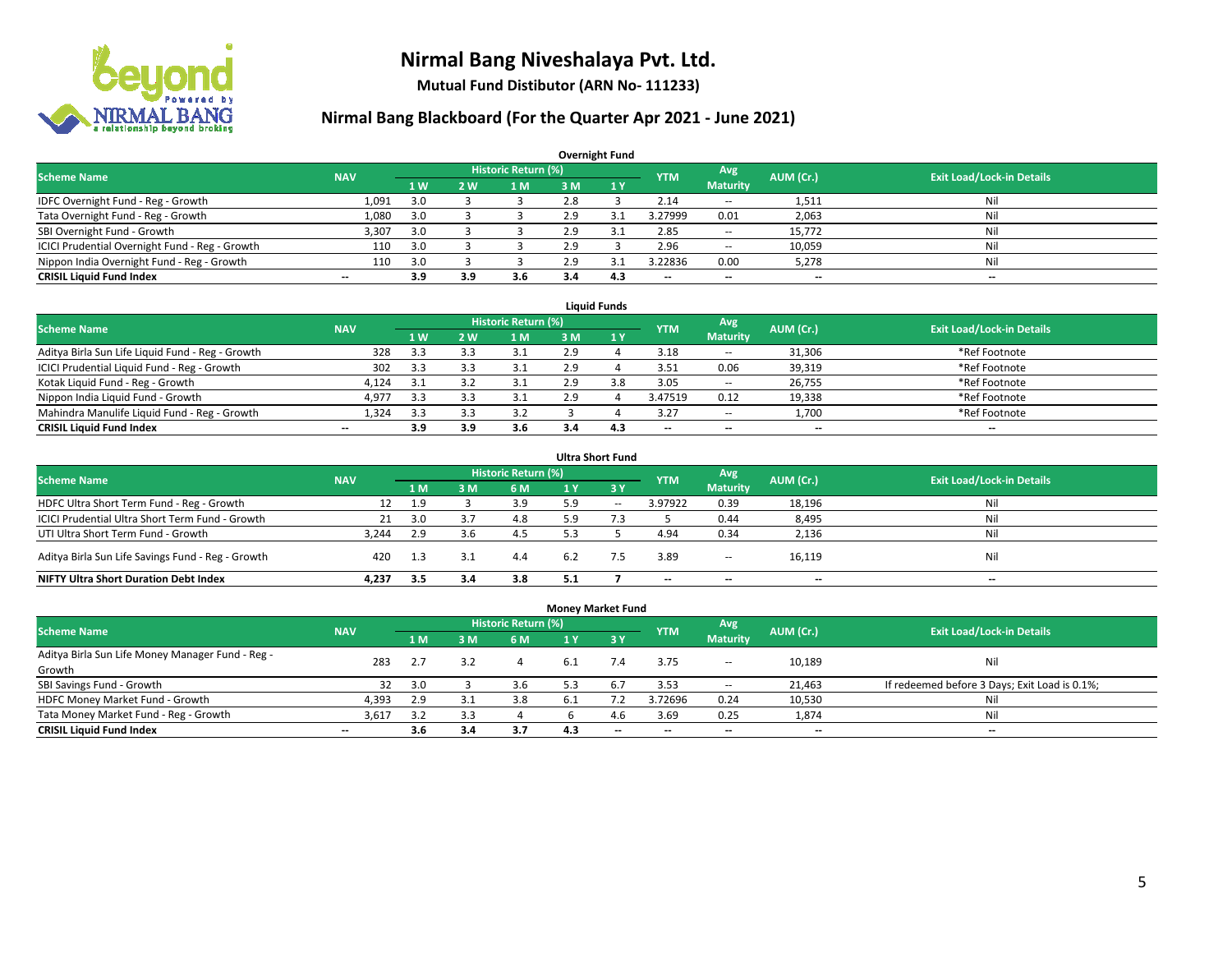

**Mutual Fund Distibutor (ARN No- 111233)**

| <b>Short Term Fund</b>                    |            |    |        |     |                            |     |     |            |                 |           |                                  |  |  |  |
|-------------------------------------------|------------|----|--------|-----|----------------------------|-----|-----|------------|-----------------|-----------|----------------------------------|--|--|--|
| <b>Scheme Name</b>                        | <b>NAV</b> |    |        |     | <b>Historic Return (%)</b> |     |     | <b>YTM</b> | Avg             | AUM (Cr.) | <b>Exit Load/Lock-in Details</b> |  |  |  |
|                                           |            |    | 1 M.   | 3 M | 6 M                        | 1 V |     |            | <b>Maturity</b> |           |                                  |  |  |  |
| HDFC Short Term Debt Fund - Growth        |            | 24 | -6.3   |     |                            | 8.6 | 8.8 | 5.48       | 3.41            | 18,390    | Nil                              |  |  |  |
| Nippon India Short Term Fund - Growth     |            | 40 | $-5.0$ |     |                            |     |     | 5.43       | 2.39            | 8,987     | Nil                              |  |  |  |
| ICICI Prudential Short Term Fund - Growth |            | 46 | $-3.7$ |     | 5.4                        | 8.b |     | 5.11       | 2.67            | 24.170    | Nil                              |  |  |  |

| <b>Low Duration Fund</b>                     |            |        |     |                     |     |  |            |                 |           |                                  |  |  |  |  |
|----------------------------------------------|------------|--------|-----|---------------------|-----|--|------------|-----------------|-----------|----------------------------------|--|--|--|--|
| <b>Scheme Name</b>                           | <b>NAV</b> |        |     | Historic Return (%) |     |  | <b>YTM</b> | Avg             | AUM (Cr.) | <b>Exit Load/Lock-in Details</b> |  |  |  |  |
|                                              |            | 1 M    |     | 6 M                 |     |  |            | <b>Maturity</b> |           |                                  |  |  |  |  |
| HDFC Low Duration Fund - Growth              | 45         | 0.3    | 4.4 | 5.5                 |     |  | 4.78207    | 2.40            | 25.667    | Nil                              |  |  |  |  |
| ICICI Prudential Savings Fund - Reg - Growth | 415        | 0.9    |     |                     | 7.6 |  | 4.59       | 2.30            | 26,706    | Nil                              |  |  |  |  |
| Kotak Low Duration Fund - Std - Growth       | 2,615      | $-0.8$ |     | 4.5                 | 6.8 |  | 4.55       | $\sim$          | 12,262    | Nil                              |  |  |  |  |

| <b>Banking &amp; PSU Bond Funds</b>                 |            |    |           |     |                     |  |        |            |                 |           |                                  |  |  |  |
|-----------------------------------------------------|------------|----|-----------|-----|---------------------|--|--------|------------|-----------------|-----------|----------------------------------|--|--|--|
| <b>Scheme Name</b>                                  | <b>NAV</b> |    |           |     | Historic Return (%) |  |        | <b>YTM</b> | Avg             | AUM (Cr.) | <b>Exit Load/Lock-in Details</b> |  |  |  |
|                                                     |            |    | 1 M       | . M | 6 M                 |  |        |            | <b>Maturity</b> |           |                                  |  |  |  |
| HDFC Banking and PSU Debt Fund - Reg - Growth       |            | 18 | $-7$ $-7$ |     |                     |  |        | 5.45       | 3.57            | 10,735    | Nil                              |  |  |  |
| Tata Banking & PSU Debt Fund - Reg - Growth         |            |    | $-9.7$    | 0.7 |                     |  | $\sim$ | 5.35       | 3.66            | 707       | Nil                              |  |  |  |
| Kotak Banking and PSU Debt Fund - Reg - Growth      |            | 50 | $-8.0$    |     | 4.4                 |  | 8.9    | 5.17       | $\sim$          | 11,292    | Nil                              |  |  |  |
| Nippon India Banking & PSU Debt Fund - Reg - Growth |            | 16 | $-7.9$    | 0.6 | 4.1                 |  | 8.9    | 5.1431     | 3.95            | 7,712     | Nil                              |  |  |  |

| <b>Corporate Bond Funds</b>                         |            |    |      |     |                            |     |                          |            |                 |           |                                  |  |  |  |
|-----------------------------------------------------|------------|----|------|-----|----------------------------|-----|--------------------------|------------|-----------------|-----------|----------------------------------|--|--|--|
| <b>Scheme Name</b>                                  |            |    |      |     | <b>Historic Return (%)</b> |     |                          | <b>YTM</b> | Avg             | AUM (Cr.) | <b>Exit Load/Lock-in Details</b> |  |  |  |
|                                                     | <b>NAV</b> |    | 1 M  | M   | 6 M                        | 1 Y | 73 Y                     |            | <b>Maturity</b> |           |                                  |  |  |  |
| ICICI Prudential Corporate Bond Fund - Reg - Growth |            | 23 | -3.5 |     | 4.9                        | 8.6 | 8.6                      | 4.75       | 2.48            | 21,156    | Nil                              |  |  |  |
| IDFC Corporate Bond Fund - Reg - Growth             |            |    | -9.2 | 0.5 | 4.1                        | 8.9 | 8.3                      | 4.94       | $\sim$          | 22,999    | Nil                              |  |  |  |
| HDFC Corporate Bond Fund - Growth                   |            | 25 | -8.9 |     | 4.8                        | 9.1 | 9.1                      | 5.35453    | 4.36            | 30,847    | Nil                              |  |  |  |
| UTI Corporate Bond Fund - Reg - Growth              |            |    | -7.9 | 0.6 | 4.4                        | 8.1 | $\overline{\phantom{a}}$ | 5.27       | 2.80            | 3,600     | Nil                              |  |  |  |

| <b>Credit Risk Fund</b>                           |            |    |        |     |                            |      |         |            |                        |           |                                                                       |  |  |
|---------------------------------------------------|------------|----|--------|-----|----------------------------|------|---------|------------|------------------------|-----------|-----------------------------------------------------------------------|--|--|
| <b>Scheme Name</b>                                | <b>NAV</b> |    |        |     | <b>Historic Return (%)</b> |      |         | <b>YTM</b> | Avg<br><b>Maturity</b> | AUM (Cr.) | <b>Exit Load/Lock-in Details</b>                                      |  |  |
|                                                   |            |    | 1 M    | 8 M | 6 M                        | 1 Y  | $Z_3$ Y |            |                        |           |                                                                       |  |  |
| <b>ICICI Prudential Credit Risk Fund - Growth</b> |            | 23 | 0.4    |     | 7.5                        | -8.1 | 8.5     | 7.67       | 2.09                   | 7,007     | If redeemed before 1 Year; Exit Load is 1%;                           |  |  |
| HDFC Credit Risk Debt Fund - Reg - Growth         |            | 18 | $-0.1$ | 6.8 | 9.9                        | 9.2  | 8.2     | 8.04878    | 2.50                   | 6,848     | If redeemed before 12 Month; Exit Load is 1%; If redeemed bet. 12     |  |  |
|                                                   |            |    |        |     |                            |      |         |            |                        |           | Month to 18 Month; Exit Load is 0.5%;                                 |  |  |
| SBI Credit Risk Fund - Growth                     |            |    |        |     |                            |      |         |            |                        |           | If redeemed before 12 Month; Exit Load is 3%; If redeemed bet. 12     |  |  |
|                                                   |            | 34 | -3.3   |     | 7.4                        | 7.6  |         | 7.07       | $\sim$                 |           | 3,632 Month to 24 Month; Exit Load is 1.5%; If redeemed bet. 24 Month |  |  |
|                                                   |            |    |        |     |                            |      |         |            |                        |           | to 36 Month; Exit Load is 0.75%;                                      |  |  |